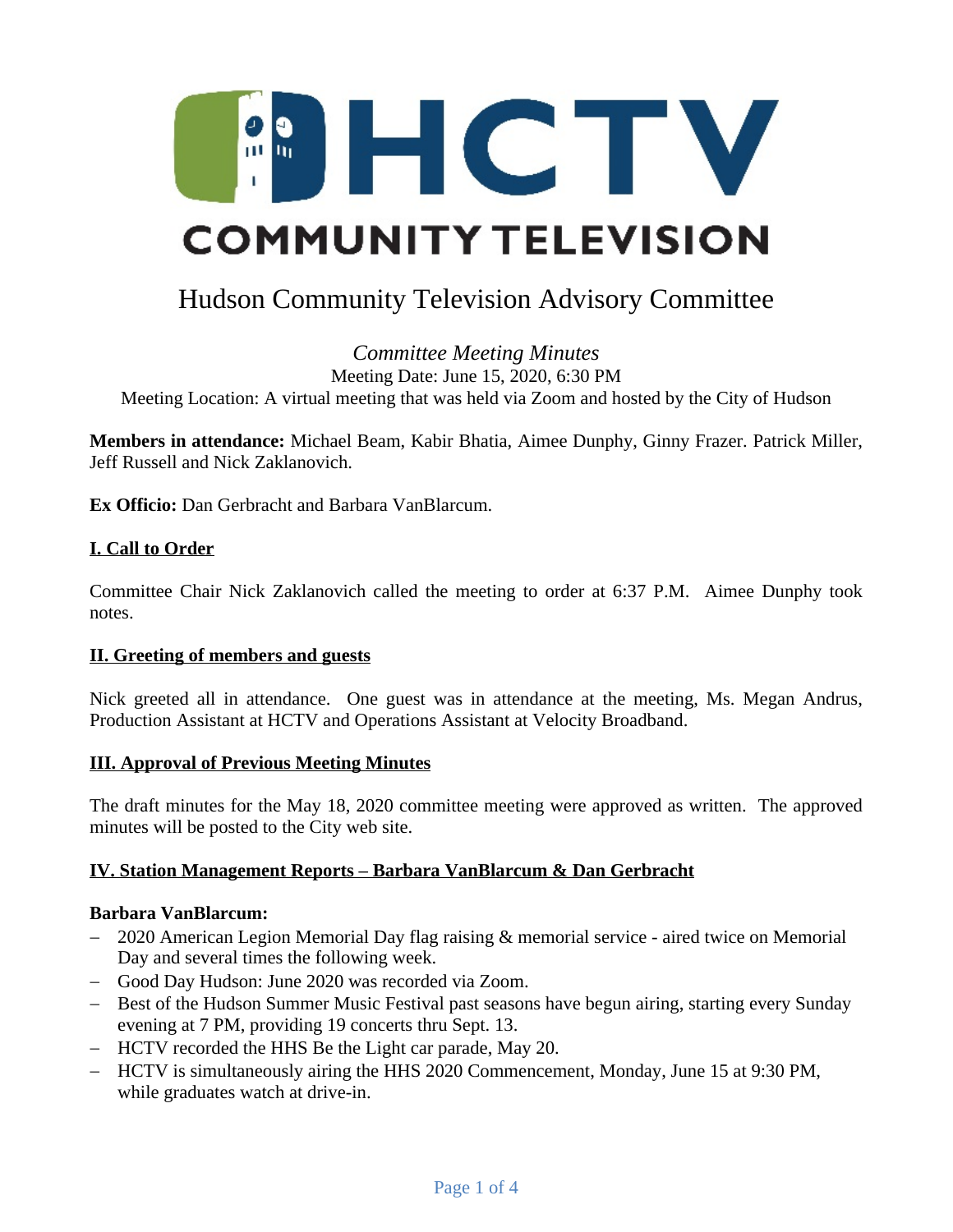- HCTV is working with HHS Guidance staff, HCTV Friends and community organizations to produce the 2020 HHS Senior Awards video.

## **IV. Station Management Reports – Barbara VanBlarcum & Dan Gerbracht, continued**

# **Acquired**:

- 7 City Club of Cleveland forums, recorded on Zoom.
- 4 Polka Times, from Wadsworth Community Television.
- June edition of Really Bad Movie.
- Replays of The  $\frac{1}{2}$  Hour Show, Ultimate Game Challenge, Phun Phacts at the Pharmacy, Hudson Cooks!, Appreciology, Retirepreneur.

## **Public Access Update:**

- 2 "Lockdown" editions of KBtime.
- Recording of Holocaust survivor Stanley Bernath speaking at Hudson Middle School.
- North of 60 recorded 3 new programs, setting up outside of HHS, including HPD Detective Tavis Campbell.
- HHS Wind Symphony's performance at E.J. Thomas Hall, produced by Brian Suntken.
- Hudson Rotary Club provided 4 Zoom recordings, including Paul Leedham, City IT Director.
- 4 Forum 360s, recorded on Zoom.
- HHS Choir Awards, produced by Jacob Moore.
- HHS Orchestra Awards, produced by Roberto Iriarte.
- HHS Band Awards, produced by Brian Suntken.
- HHS Senior Band Tribute, produced by Brian Suntken.
- First Congregational Church is producing LIVE recordings of their Friday night "Quarentunes" and Sunday 10:30 AM service.
- $-$  Hudson Presbyterian Church & Gloria Dei Lutheran are providing their services.
- The Community of St. John has recently started providing their services, starting replay on June 28.

# **Dan Gerbracht:**

- Recorded virtual "Safety Town" (8 episodes).
- Permission to air racism forum held at Christ Community Chapel.
- Re-started "Hudson Headlines".
- Broadcast "Be the Light" Parade.
- Broadcast all public meetings live online and City Council meetings live on TV.
- Video on Veterans Way Veterans' Banners.
- Graduation DVD for every senior.
- \$1,600 grant from Rotary funded the drone.
- Upgrading audio at Town Hall.
- Completed some minor control room updates.
- Received grant money to supplement current cameras.

# **V. Friends of HCTV Update – Ginny Frazer**

Anne Sexton received Friends of HCTV scholarship - presentation will be outside the studio.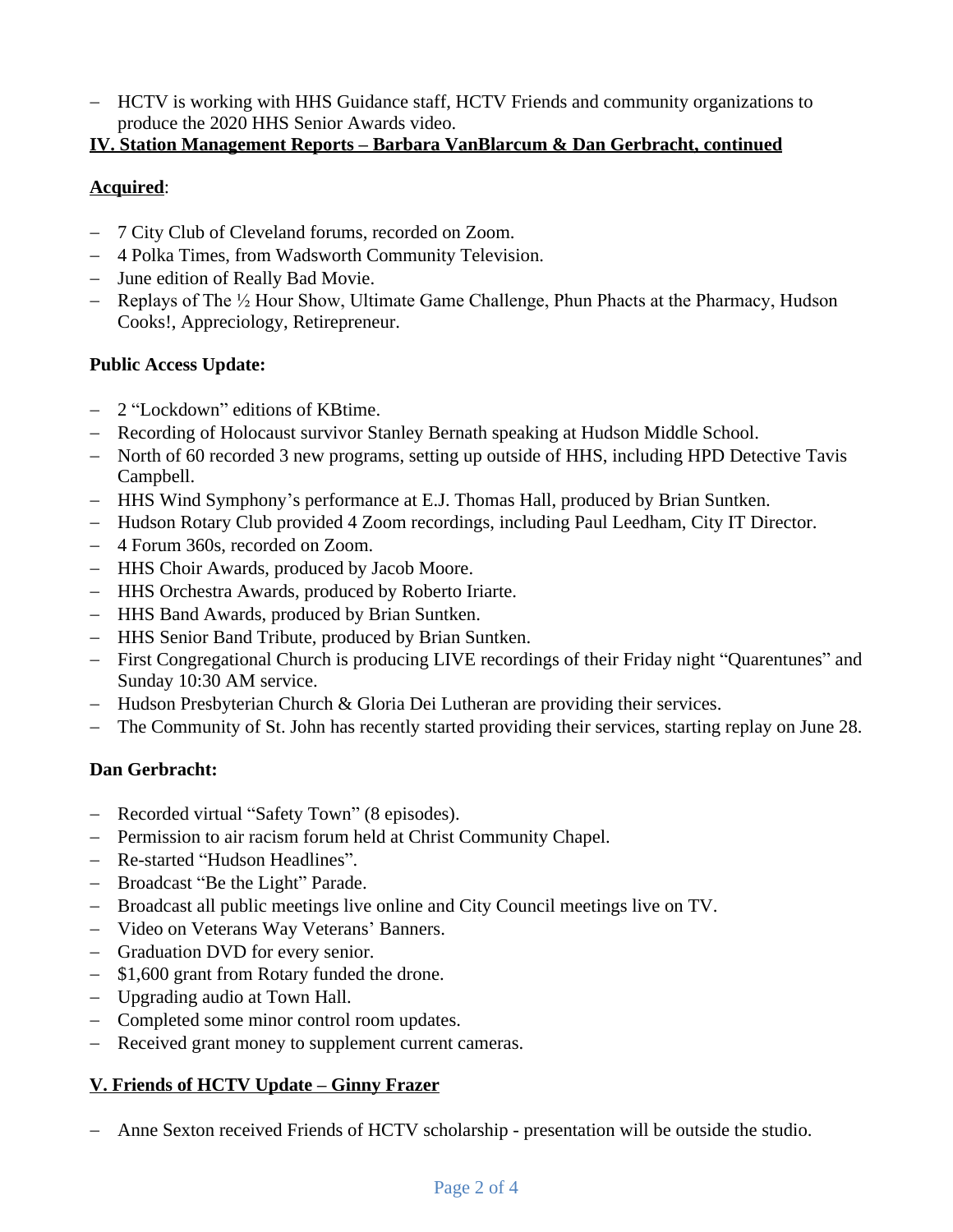- Gary Dixon will create press release for Hudson Hub Times.
- Working with Guidance Dept. on creating a show for the Scholarship Awards Program.